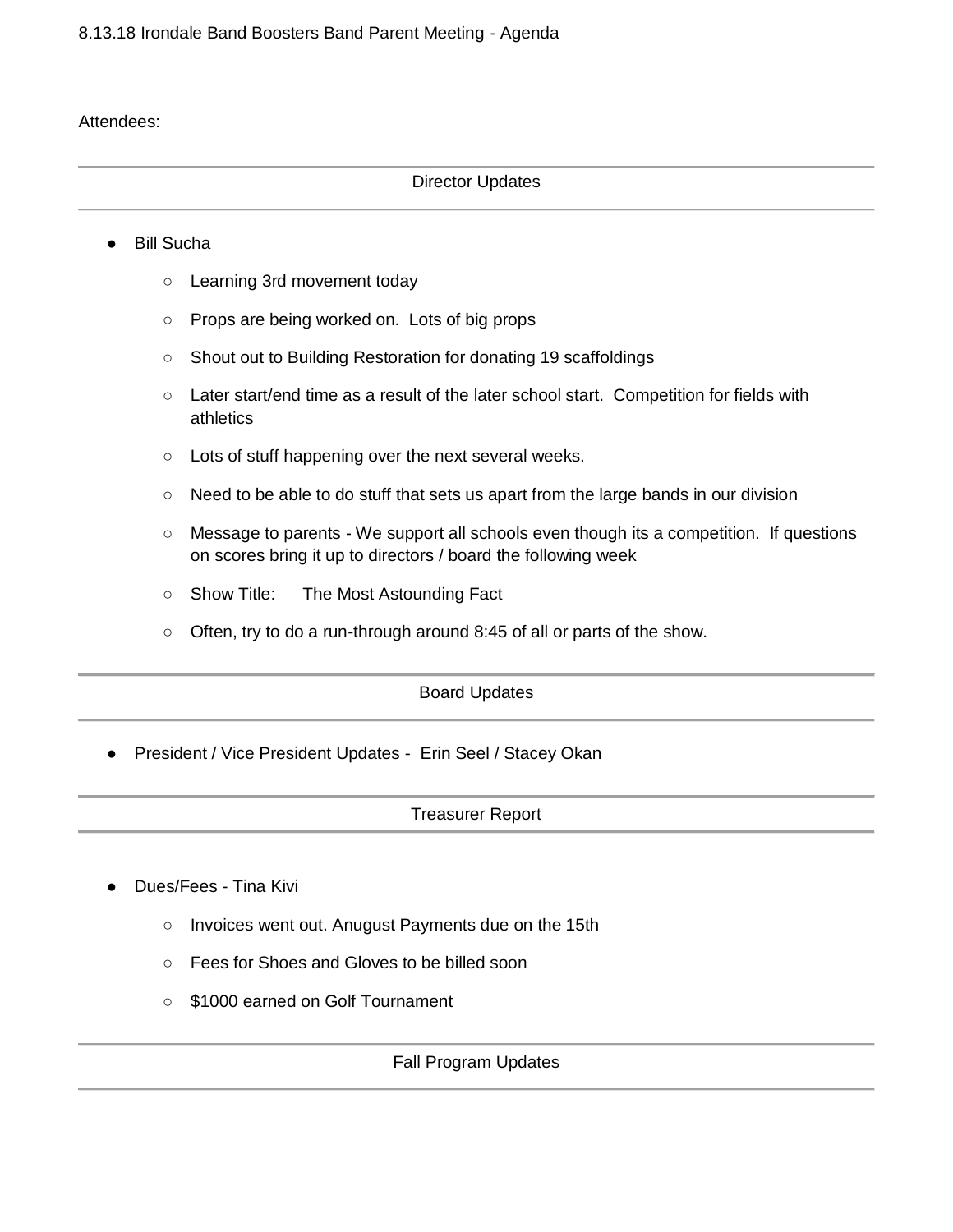- **Current dates/times on [www.irondalebands.org](http://www.irondalebands.org/)**
- Completed Events Since last Parent Meeting
	- Band Camp; 7/22 7/27
		- All Had Fun. All worked hard
	- National Night Out: 8/7
		- Kids flash mobbed new brighton and moundsview hit 10 12 parties at each location

■

- Parade- Stockyard Days: 8/9
	- Looked excellent
	- People stayed hydrated
	- Hot
- Upcoming Events
	- Parade Moundsview Festival in the Park: 8/18
		- Full uniform
		- Morning parade
		- TBD if bussing to parade
		- Flyers being printed
	- Picture Day: 8/20 (2 4:30 pm)
		- David Banks Photos
	- Group Raffle Sales: 8/22
		- Required if student has NOT sold 25 calendars
		- Volunteer Opportunity: Drivers needed!!
	- New Brighton Farmers Market Raffle Sales: 8/22
		- Raffles will go to the general fund
		- Being sold by parents, not staff
	- Parade MN State Fair: 8/24
		- Bus brings there and back
		- If kids stay at the fair after they march, they are responsible for finding someone to handle their equipment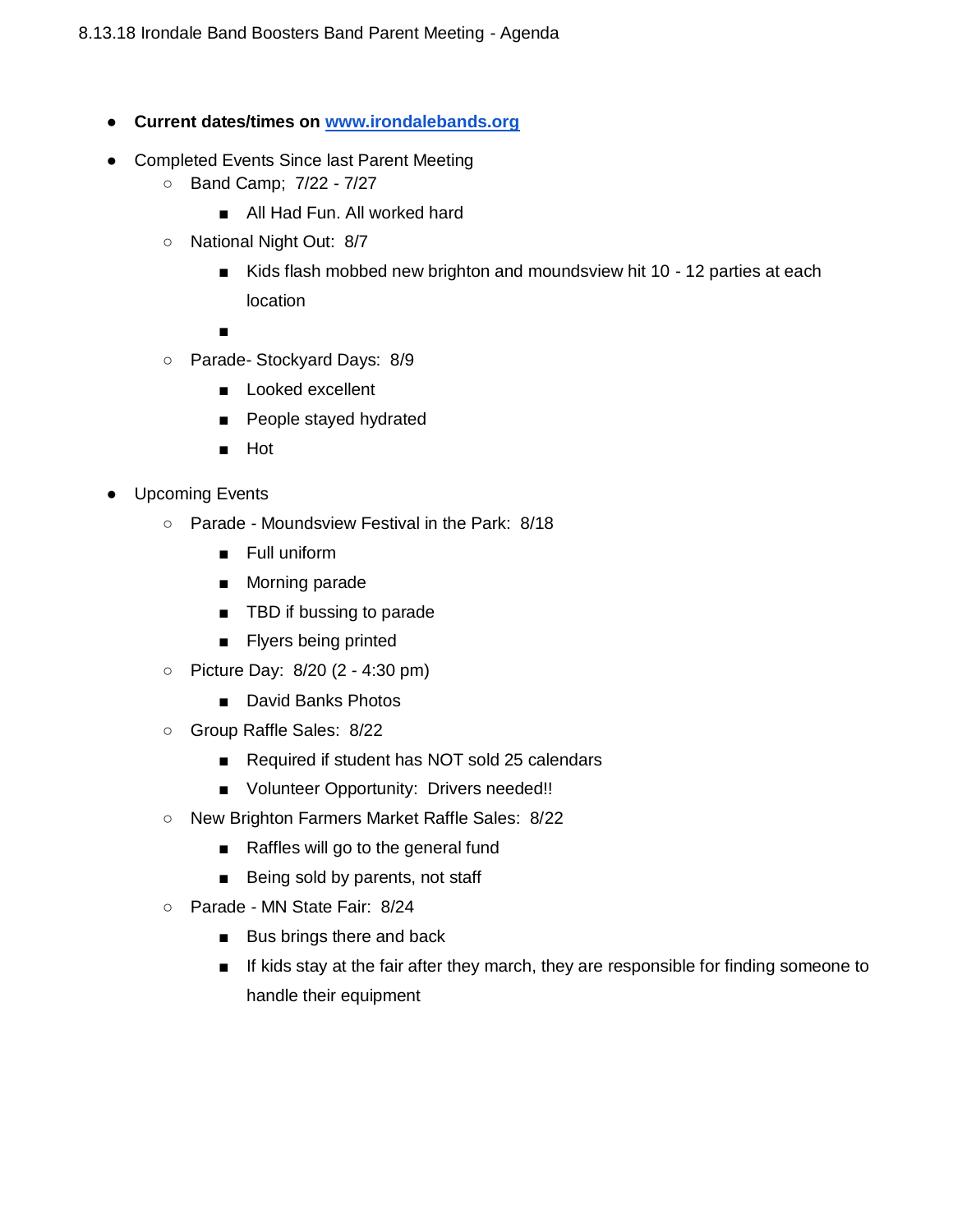- September Shows Full Day. Practice. Band feeds them. Load Truck / Travel to show. Food stop (kids on own). Unload Semi. practice. Perform. Awards. Load Semi. Drive Home. Unload Semi. Go home. Will need help moving props on/off field. Shows cost for spectators - typically between \$8-\$10/person, depending on school.
	- Eden Prairie: 9/8
	- Cumberland: 9/15
	- Marshall: 9/22 (Overnight)
	- Music of the Knight (MOTK) HOME SHOW!!: 9/29
- October Shows
	- Sioux Falls: 10/5 10/7
	- Youth in Music (YIMMYS): 10/13

#### General Updates

- 2018 2019 Executive Board Elections Elections will be at Awards night for all of the below officers. If interested, please reach out to current officers
	- Vice President
	- Secretary
	- Treasurer
	- Parent At Large
- Merchandise
	- Show Shirts Add link to form for family orders. Give money to Tina or put in the gold box in band room. Students get a show shirt for free
	- General Marching Band merchandise In progress. Expect to have available by end of the week
	- $\circ$
- PARENT COMMENT/CONCERN during the schoolyear, can practice end (including putting away) when scheduled so kids can get sleep, homework, etc. Officers
- ●

# Fundraising and Volunteer Needs

- Prop Building:  $8/15$  and  $8/22 \& 5:30$  pm
	- $\circ$  Need to build lots of props. No experience needed. If you can't get there at 5:30, no worries.
- **Excel Energy Volunteers** 
	- Training on the 15th for those who volunteered